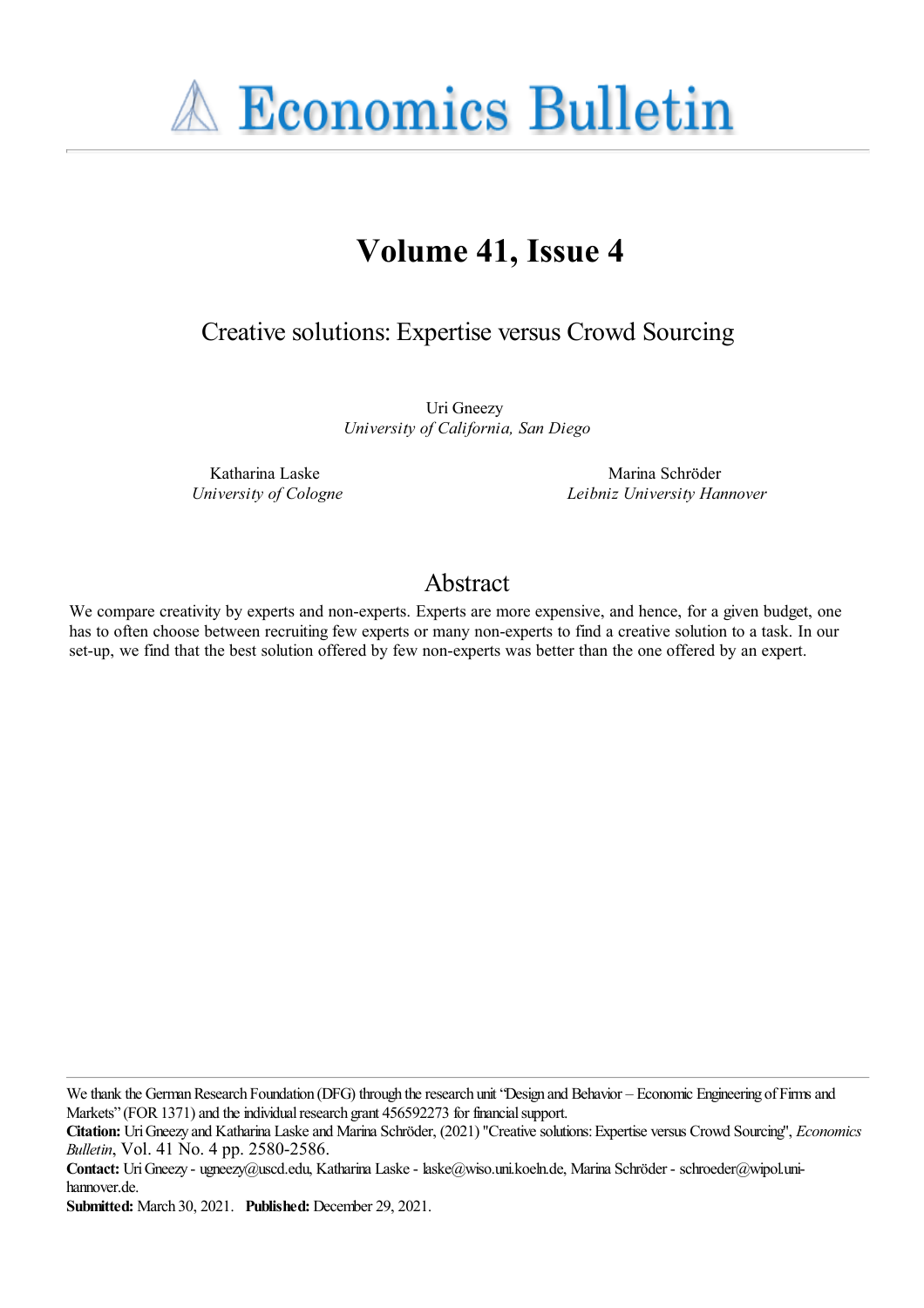#### **1. Introduction**

Imagine that you are about to publish a book and need to find a title. You have a budget to hire help with finding a good title. With this budget you can either hire one expert in the field, or a few non-experts. Your sole interest is to have the best possible title for your book. Who is more likely to help produce this: the expert or the non-experts? Think of a copywriting service as an example. Copywriting is an essential component of marketing activities and is often outsourced either to freelancers or to marketing agencies.

Firms spend large amounts of money on creativity, as evidenced by large research and development (R&D) budgets. For many of these creative developments, expertise and a deep understanding of science and technology is necessary. However, companies also expend large sums of money in areas such as copywriting, to acquire creative expertise from external providers. For instance, the world's ten biggest advertising agencies had a combined gross income of more than \$25 billion in  $2017<sup>1</sup>$  Yet, it is less clear how important expertise is in such areas of idea generation.

One prevailing view is that creativity needs knowledge as a source of ideas from which novel products can then be generated (Cropley 2006). Amabile (1998) notes that domain-specific expertise is the "raw material" for creative ideas and people who are familiar with the focal field will be more successful in finding good solutions. A different prevailing view, however, argues experts rely on accustomed habits and think in familiar patterns. Likely bound to the current thinking in their field, divergent thinking may be blocked, reducing the potential for generating creative ideas. Thus, to return to our thought experiment, it is unclear whether experts will produce higher quality creative output than non-experts and whether employing experts in a domain such as marketing is efficient in terms of cost-benefit calculations.

Our argument is simple. Even if, on average, experts produce a more creative outcome, average outcomes are not the right measure. Since only the best ideas—the positive outliers matter, it might be better to have more solutions, even if average output is lower. To this end, we conduct a lab-in-the-field experiment in which we use a real-effort task that allows us to derive an objective measure for the quality of ideas. In our experiment, experts consist of members from the platform upwork and non-experts were obtained via MTurk.

We add to the growing literature in experimental economics on creativity. Our paper is related to the literature on idea generation and incentives (Eckartz, Kirchkamp, and Schunk 2012; Erat and Gneezy 2016; Gibbs *et al.* 2017; Bradler, Neckermann, and Warnke 2019), the dimensions that should be incentivized (Kachelmeier, Reichert, and Williamson 2008; Laske and Schröder 2018), how incentives interact with the type of task (Charness and Grieco 2018), how the magnitude of the incentive effects the creative outcome (Ariely *et al.* 2009), how the time horizon of the incentive - short-term vs. long-term - influences individuals ideation performance (Azoulay, Zivin, and Manso 2011; Ederer and Manso 2013) and group work and ideation (Grözinger *et al.* 2020; Gneezy *et al.* 2021). Two relevant studies investigate the role of expertise in a context in which profound knowledge is indispensable. Jeppesen and Lakhani (2010) examine successful solutions in science problem-solving contests, finding that the provision of a winning solution is positively related to increasing distance between the solver's field of technical expertise and the focal field of the problem. Franke, Poetz, and Schreier (2014) study whether experts in the focal area provide better ideas for new product development than experts in a different but similar market. They observe that product ideas from the latter group have a lower potential for immediate use, but have substantially higher levels of novelty. Similar to Jeppesen, and Lakhani (2010), the authors find that this effect is particularly pronounced when the distance between the two similar markets increases. Building on this literature, we study the effectiveness of experts in the creative domain. Our results

<sup>1</sup> https://co.agencyspotter.com/50-largest-marketing-companies-in-the-world/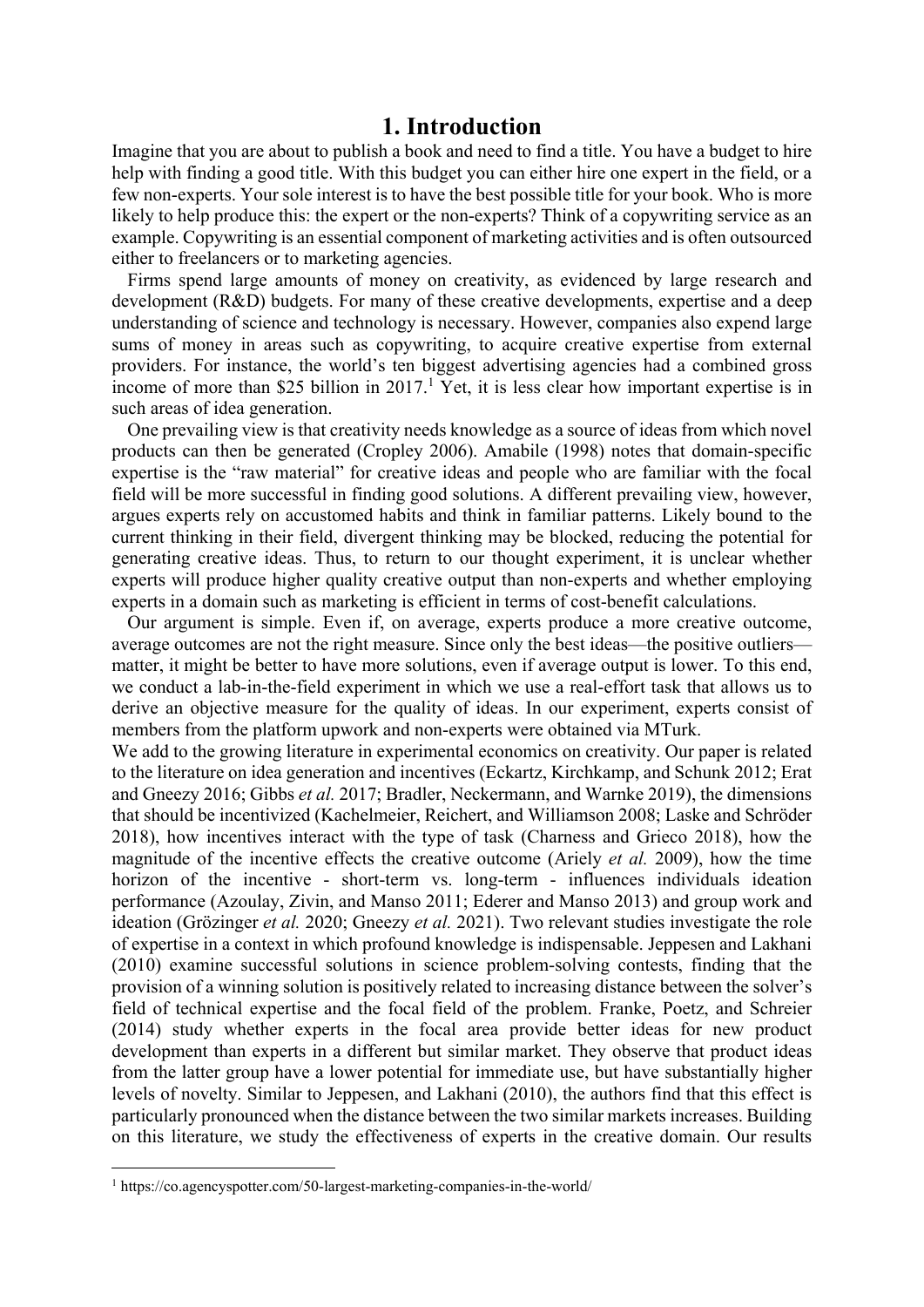provide a rationale for why an increasing number of firms have chosen to utilize crowdsourcing for idea generation purposes.

### **2. Experimental Design and Procedure**

We asked participants to come up with a creative title for a 70-second video clip on various forms of cheating. Only titles related to the content of the video were evaluated. We informed participants that we will collect several titles from different people and that the creator of the best title will be rewarded a bonus of \$400. We specified that the quality of the title will be evaluated according to the number of clicks the title generated among laboratory participants. See Appendix for the instructions for experts. Non-experts received identical instructions except of the payment section.

For quality elicitation of the titles, we recruited 600 student raters via ORSEE (Greiner 2004). The student raters were blind to the source of the title ideas (experts vs. non-experts) and did not take part in any previous related experiments. We provided each rater with four randomly drawn titles and asked them to first click on the title of the video they want to watch and then watch the video. Thus, raters made real decisions involving opportunity cost of time.

Quality of a creative title was quantified by measuring click rate. On average, each title was seen by 20 raters, each time in a different combination with three other randomly selected titles. We derive the quality of each title by the fraction of raters who clicked on it, thus, quality ranges from 0 to 1. For example, if a title was clicked by 8 out of 20 raters, it would receive a quality score of 0.4. See Table I for examples of the three best and the three worst titles in our experiment. After watching the video, we asked raters to assess the fit between the video and the title on a 5-point scale ( $1 = \text{very poor to } 5 = \text{very good}$ ).

| <b>Best three titles</b>                                       | Quality<br>score | Worst three titles                  | Quality<br>score |
|----------------------------------------------------------------|------------------|-------------------------------------|------------------|
| 1. Liars, Cheats & Thieves: The<br>Truth about Human Character | 0.61             | 1. ALL KINDS OF<br><b>CHEATERS</b>  | 0.05             |
| 2. Immoral Statistics: Breaking<br>Society's Rules             | 0.60             | 2. We know you cheat!               | 0.05             |
| 3. Cheating, the new social norm?                              | 0.55             | 3. Video infographic on<br>cheating | 0.05             |

TABLE I: EXAMPLES OF TITLES WITH DIFFERENT QUALITY SCORES

In October 2015, we recruited 30 experts on the platform upwork. People who register as experts on this platform are thoroughly vetted and reviewed. Only when information and professional credentials are verified (e.g. by entering codes for test results such as the Cambridge Certificate) is the profile approved. Upwork is the world's largest freelancing website where independent professionals from all over the world offer their expertise to potential customers. The freelancers from upwork hired for our experiment all specialized in *copywriting*. To restrict the definition even further, we only recruited freelancers with an hourly wage of at least \$60, with the assumption a higher hourly wage signals a greater degree of expertise.<sup>2</sup> To minimize heterogeneity between the two treatment samples, we only recruited US residents. In treatment *expert,* workers received a fixed amount of \$60 per created title, independent of their performance or the time spent working on the task, plus the \$400 bonus. Given, that we only recruit experts who require a minimum hourly wage of \$60, the fixed payment we offer for performing the task is below their expected hourly wage. For treatment

<sup>&</sup>lt;sup>2</sup> For each job category, upwork provides price ranges for entry, intermediate and expert level freelancers. For hiring people on expert level in the job category *copywriting,* the platform suggests a payment of more than \$46.50/hour.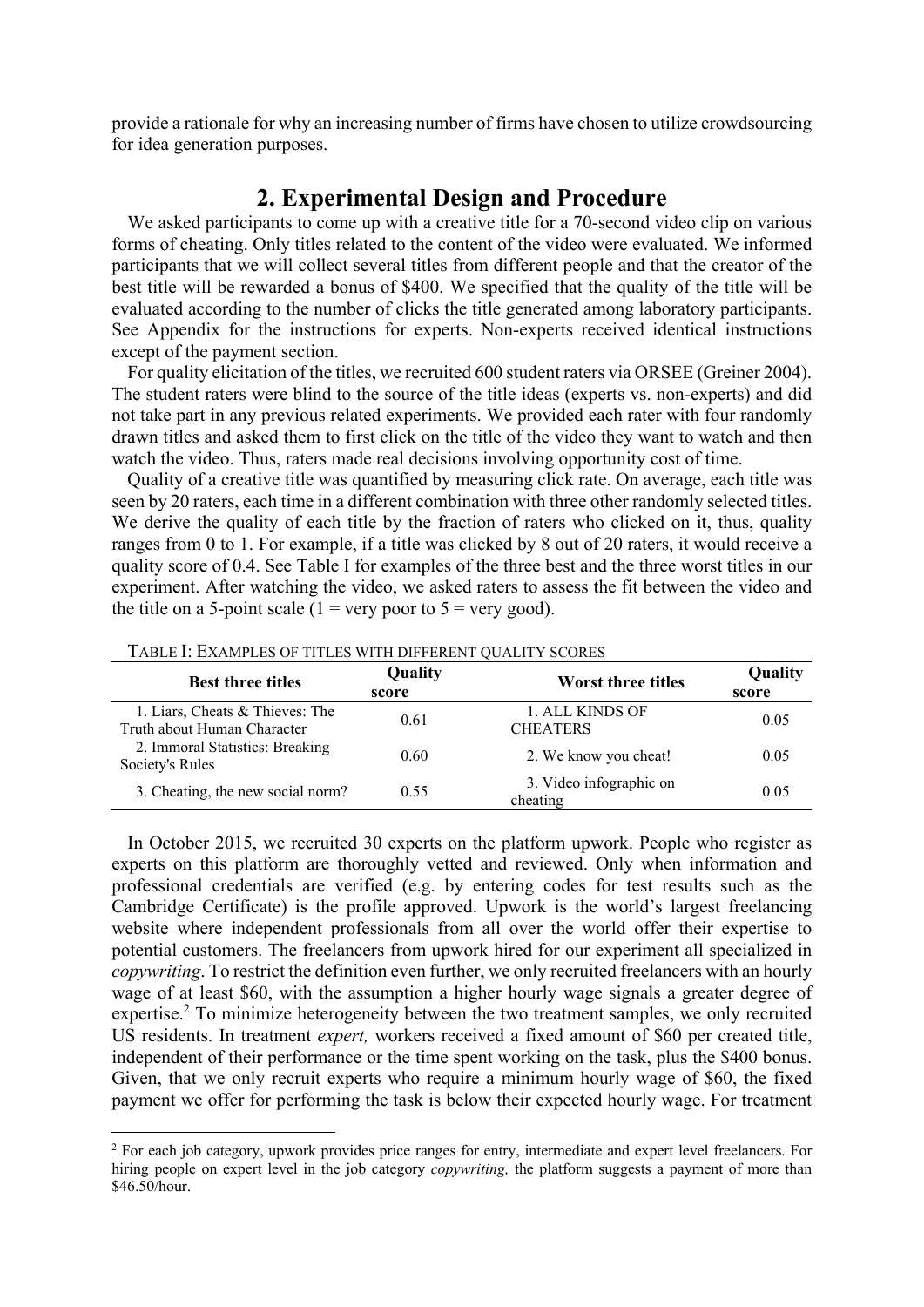*non-expert*, we recruited 90 workers on Amazon's Mechanical Turk marketplace (Mturk), which is a standard source for experiments in psychology, marketing and economics. We announced the job on Mturk in the same way as we did on upwork, with a description stating that participants would earn a fixed amount of \$1.5 for performing the task, plus additional bonus opportunities.

Both experts and non-experts were recruited to perform the task on a fixed payment schedule. Thus, payment did not depend on the time spent working on the task. While we calibrated incentives according to expected hourly wages, we cannot fully rule out any differences in performance arising due to the level of incentives provided.<sup>3</sup>

#### **3. Experimental Results**

Do experts perform better than non-experts in a task where prior knowledge is not necessarily required, and only the best entries are important? As explained above, we define *quality* by the fraction of raters who clicked on a particular title in order to watch the related video. This performance measure is highly relevant for copywriting tasks in practice. By design, the average overall quality is 0.25. The minimum quality in our experiment was 0.05 and maximum quality 0.61. We observe slightly higher quality in *expert* (0.268) compared to *non-expert* (0.244) titles. This difference, however, is not statistically significant on a conventional level (U-Test, p=0.28; we report two-sided p-values in the entire paper). Figure 1 illustrates the results, with the vertical lines representing the means. We also elicit the fit between the video and the title on a 5-point scale (1 = very poor to  $5$  = very good). The fit of titles generated by non-experts (3.87) and experts (3.80) are not statistically different from each other on a conventional level (U-Test, p=0.37).



FIGURE 1: CLICK RATES BY TREATMENT

Table II reports the results of an OLS regression analysis with average quality in columns (1) and (2) as dependent variables. In line with the non-parametric analysis, we observe a slight but insignificant increase in the performance of experts.

Overall, we find no evidence that experts perform better than non-experts in this simple task. One reason for the lack of difference in performance may be differences in opportunity cost of

<sup>&</sup>lt;sup>3</sup> Paying participants the same amount would have been an alternative approach to calibrating incentives. To do so, we would have had to pay \$60 for workers on MTurk. Such high rates on MTurk would have been more than unusual and would have likely caused undesired discussions among participants.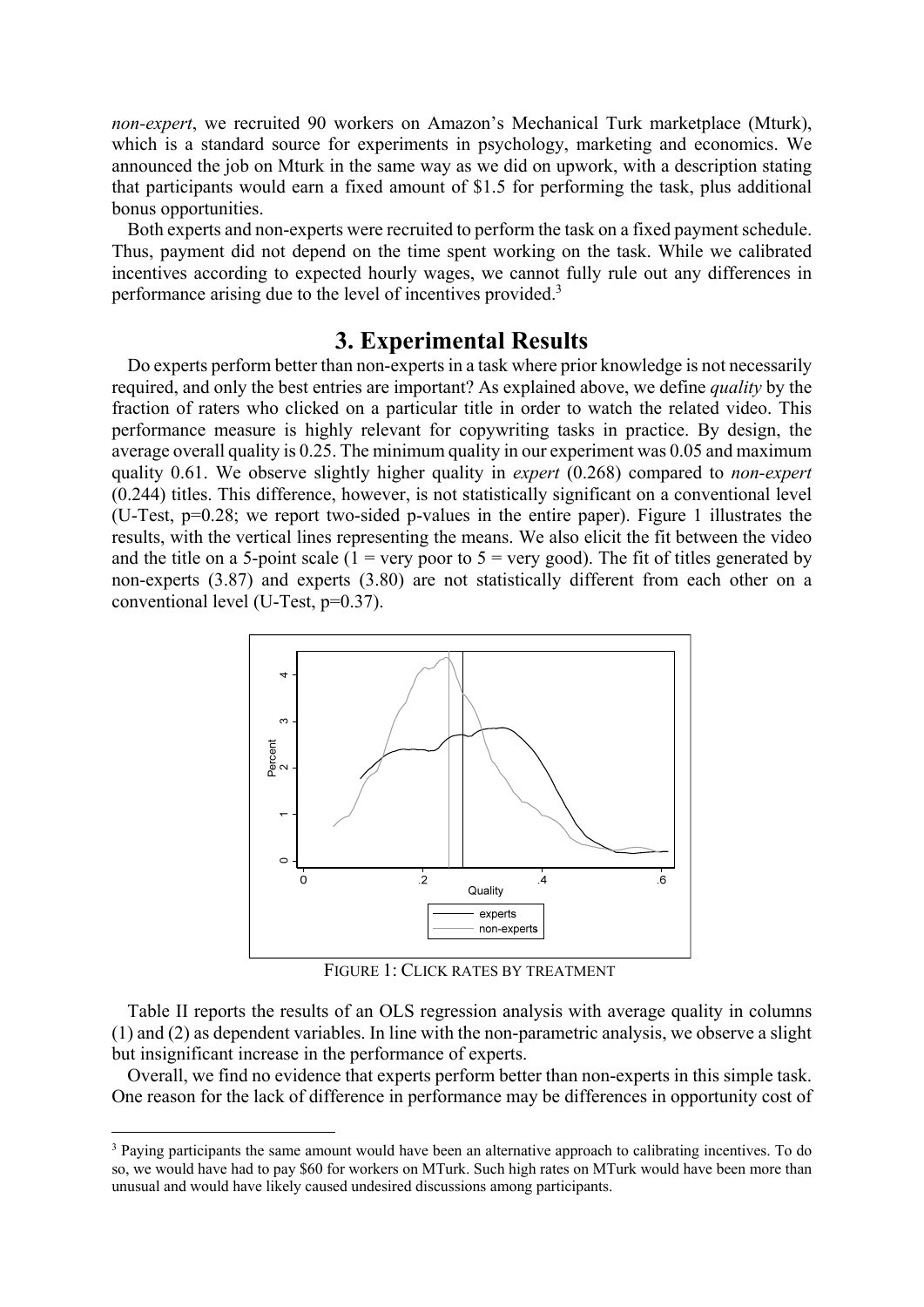time. Presumably, experts have higher opportunity cost of time as their outside options pay better. As a result, experts may spent less time on the task and may therefore be less likely to generate high quality titles. To analyze such differences, we compare submission time between groups. On average, participants took about half an hour to come up with a final title, with minimum 1.2 minutes and maximum 1380 minutes. However, the difference between nonexperts and experts is large: non-experts took, on average, 4.5 minutes, while experts took 105 minutes on average. This difference is highly significant (pairwise U-test, p<0.001). As this result on average time is driven in part by outliers, we conduct a median regression analysis to remove this outlier bias. Columns (3) and (4) of Table II display the results of a median regression analysis with submission time as the dependent variable. In line with the results from the non-parametric analysis, column (3) reveals a significant increase in the median submission time whenever an expert created a title. It seems as if experts take longer to come up with creative titles, but that this endeavor does not translate into better performance.<sup>4</sup> This finding is consistent with Amabile's (1996) premise that creativity does not emerge from simply trying harder.

| TABLE II: EXPERTISE ON QUALITY, TIME AND PRODUCTIVITY |                 |              |                         |          |  |  |
|-------------------------------------------------------|-----------------|--------------|-------------------------|----------|--|--|
|                                                       | (1)             | (2)          | (3)                     | (4)      |  |  |
|                                                       | Average quality |              | Average submission time |          |  |  |
|                                                       |                 | (in percent) |                         | (in min) |  |  |
| Expert                                                | 0.024           | 0.020        | 13.950**                | 14.287** |  |  |
|                                                       | (0.025)         | (0.034)      | (6.138)                 | (6.751)  |  |  |
| Female                                                |                 | $-0.005$     |                         | 0.195    |  |  |
|                                                       |                 | (0.020)      |                         | (0.913)  |  |  |
| Age                                                   |                 | 0.000        |                         | 0.027    |  |  |
|                                                       |                 | (0.001)      |                         | (0.085)  |  |  |
| Expertise                                             |                 | 0.006        |                         | $-0.513$ |  |  |
| (self-rated)                                          |                 |              |                         |          |  |  |
|                                                       |                 | (0.010)      |                         | (0.325)  |  |  |
| Education                                             |                 | yes          |                         | yes      |  |  |
| Ethnicity                                             |                 | yes          |                         | yes      |  |  |
| Constant                                              | $0.244***$      | $0.202***$   | 2.800***                | 3.760    |  |  |
|                                                       | (0.011)         | (0.055)      | (0.392)                 | (2.931)  |  |  |
| Observations                                          | 120             | 119          | 120                     | 119      |  |  |
| R-squared                                             | 0.009           | 0.080        |                         |          |  |  |

*Notes:* Estimates in col. (1-2) are based on OLS regression. Estimates in col. (3-4) are based on LAD regression. Robust standard errors in parentheses; \*\*\* p<0.01, \*\* p<0.05, \* p<0.1. Dependent variables: col. (1 and 2): title quality in percent; col. (3 and 4) time between reading the task and submitting a title in minutes. The dummy Expert is equal to 1 if a worker was recruited on the freelancer platform upwork.com and 0 if a worker was recruited on Mturk. Self-rated expertise is a variable ranging from 1 (very low) to 5 (very high). Education is a variable indicating the highest degree of education differentiating between high school diploma, bachelor's degree, master's degree or higher and other. Ethnicity differentiates between white, black, asian, hispanic and mixed.

Turning to the top performers, which is the relevant statistic for success, we observe that out of the ten best titles, only three were created by experts. Our initial conjecture was that experts would have lower variance. However, the standard deviations of experts (0.12) and non-experts  $(0.10)$  are not significantly different from each other (Variance ratio test,  $p=0.38$ ). A more

<sup>&</sup>lt;sup>4</sup> The platform upwork provides proxies for a worker's expertise. In addition to workers' self-reported field of expertise and hourly wage, we also collected information on number of projects completed and hours worked. However, we observe no significant differences for any of these additional measures (i.e., they were not a more powerful predictor for performance).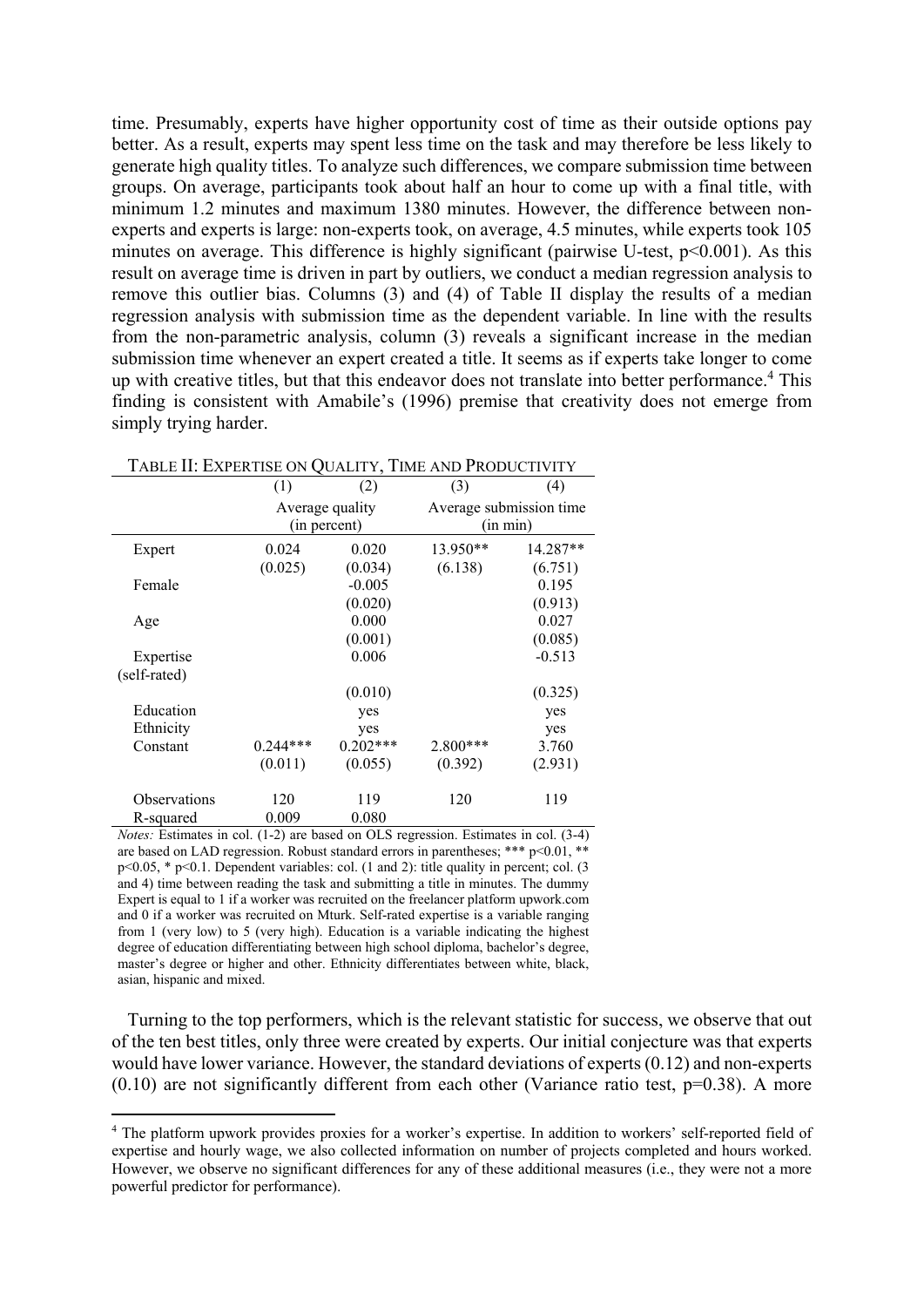likely explanation is that of a statistical nature: the more ideas generated, the higher the probability that some of them will be very creative.

Lastly, we investigate whether it is more efficient to hire a few experts or many non-experts to work on a creative task. We account for the different fixed payments and calculate the cost per click as a productivity measure. Bonus aside, experts earned \$60 while non-experts earned \$1.5 per created title. Thus, a click for a title created by an expert on average cost \$11.39 while a click on a title created by a non-expert on average cost \$0.31. This difference is highly significant (U-test,  $p=0.00$ ). To account for the fact that this result depends on the parametrization of the payments, we calculate the break-even point at which it becomes more efficient to hire experts. Assuming that the level of payment does not affect performance, it would be more efficient to hire experts in our experiment only if non-experts cost more than \$55.95. If performance of non-experts increases in payment, this number would be even larger.

#### **4. Discussion and Conclusion**

We study the effectiveness of expertise in finding creative solutions in an area in which prior knowledge is not necessarily required. In our setting, we observe that for a given budget, it is more efficient to hire many non-experts instead of a few experts and that the best solutions (i.e. titles) were created by non-experts. We also find that, while experts put significantly more effort (time) into the task, this effort does not translate to better performance, consistent with the literature on creativity (Amabile 1988; Erat and Gneezy 2016). Creative performance is likely a probabilistic function of quantity (Simonton 2003; 2004; Laske and Schröder 2018). We can only provide evidence for the quality of titles generated by workers recruited from the two prominent platforms. We calibrate incentives according to expected payments on these two platforms, where expected payments are substantially higher on upwork as compared to MTurk. Thus, payment for experts is substantially higher compared with payment to nonexperts in our experiment.

Our results are in line with the trend of using the creative potential of the population to fuel new product development, adopted by many firms. One prominent example is McDonalds, which instead of contracting food or industry experts in 2014, invited the public to submit ideas for the types of burgers they wanted to be offered in store. People could create their individual burgers online and the rest of the country could vote for the best ones, which were ultimately sold in the branches. Similarly, Threadless, a t-shirt company based in Chicago, has relied on the creative potential of the crowd since it has been founded in 2000. Instead of employing professional designers, the company has asked people to submit designs via their crowdsourcing platform. Once an idea is posted, people start voting for it and leaving comments. Based on the average score and user feedback, about 10 designs are selected each week, printed on clothes and other products and sold worldwide.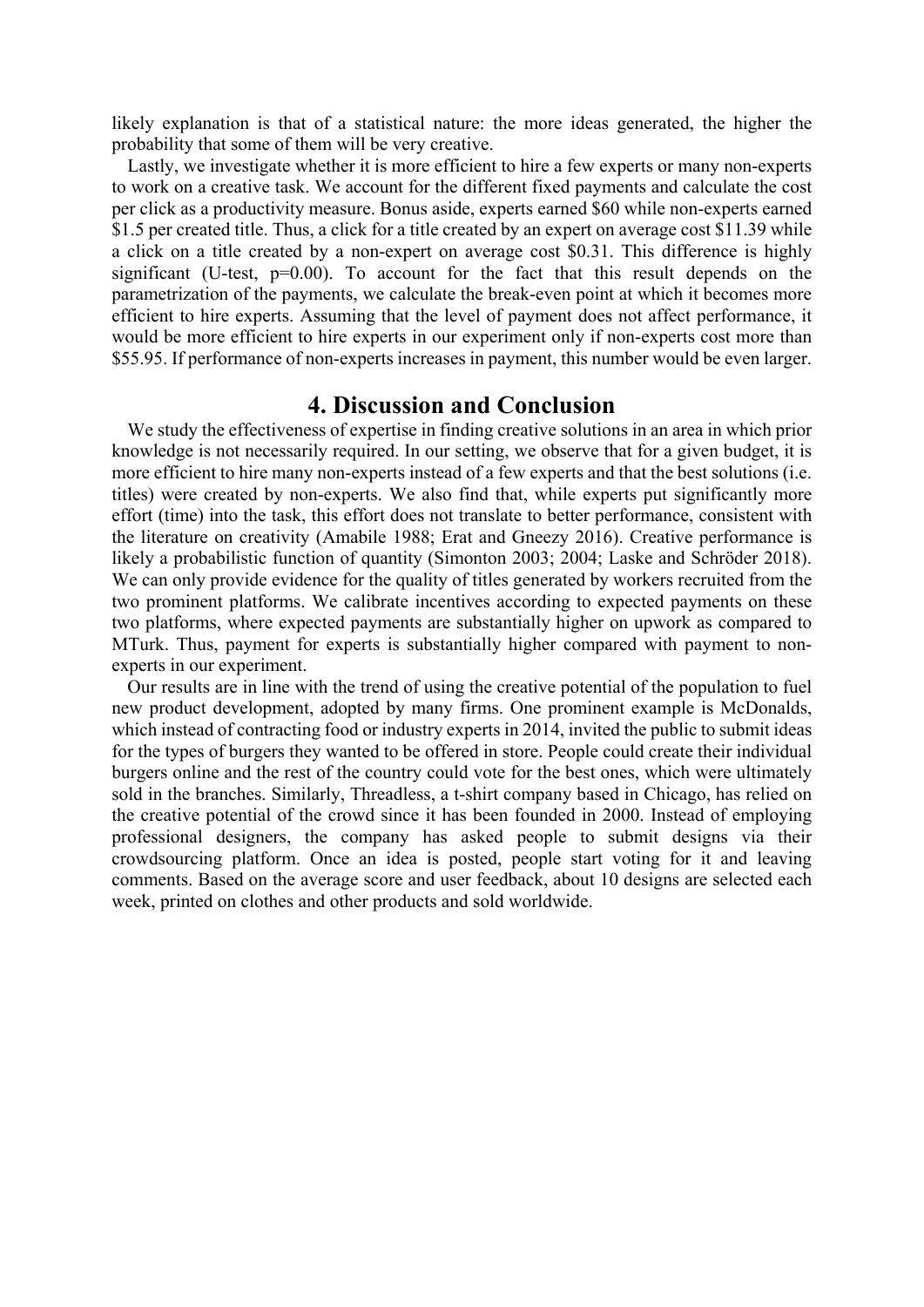#### **References**

- Amabile, T.M. (1988) "A model of creativity and innovation in organizations" Research in *Organizational Behavior* **10**(1), 123-167.
- Amabile, T.M. (1996) *Creativity in context: Update to the social Psychology of Creativity*, Westview Press: New York.
- Amabile, T.M. (1998) "How to kill creativity" *Harvard Business Review* **40**(1), 39-58.
- Ariely, D., U. Gneezy, G. Loewenstein, and N. Mazar (2009) "Large Stakes and Big Mistakes" *The Review of Economic Studies* **76**(2), 451-469.
- Azoulay, P., J.S Graff Zivin, and G. Manso (2011) "Incentives and creativity: evidence from the academic life sciences" *The RAND Journal of Economics* **42**(3), 527-554.
- Bradler, C., S. Neckermann, and A. Warnke (2019) "Incentivizing Creativity: a Large-Scale Experiment with Performance Bonuses and Gifts" *Journal of Labor Economics* **37**(3), 793-851.
- Charness, G and D. Grieco (2018) "Creativity and Incentives" *Journal of the European Economic Association* **17**(2), 454-496.
- Cropley, A. (2006) "In Praise of Convergent Thinking" *Creativity Research Journal* **18**(3), 391-404.
- Eckartz, K, O. Kirchkamp, and D. Schunk. (2012) "How do Incentives Affect Creativity?" CESifo working paper series number 4049.
- Ederer, F and G. Manso (2013) "Is pay for performance detrimental to innovation?" *Management Science* **59**(7), 1496-1513.
- Erat, S and U. Gneezy (2016) "Incentives for Creativity" *Experimental Economics* **19**, 269-280.
- Franke, N., M.K Poetz and M. Schreier (2014) "Integrating problem solvers from analogous markets in new product ideation" *Management Science* **60**(4), 1063-1081.
- Gibbs, M., S. Neckermann, and C. Siemroth (2017) "A field experiment in motivating employee ideas" *Review of Economics and Statistics* **99**(4), 577-590.
- Gneezy, U., K. Laske, and M. Schröder (2021) "Teams Do Not Outperform Individuals in a Simple Creative Task*" Applied Economics Letters*.
- Greiner, B. (2004) An online recruitment system for economic experiments.
- Grözinger, N., B. Irlenbusch, K. Laske, and M. Schröder (2020) Innovation and communication media in virtual teams–An experimental study*. Journal of Economic Behavior & Organization* **180**, 201- 218.
- Jeppesen, L.B and K.R. Lakhani. (2010) "Marginality and problem solving effectiveness in broadcast search." *Organizational Science* **21**(5), 1016-1033.
- Kachelmeier, S.J., B.E. Reichert, and M.G. Williamson (2008) "Measuring and Motivating Quantity, Creativity, or Both." *Journal of Accounting Research* **46**, 341-374.
- Laske, K and M. Schröder. (2018) *Quality through Quantity The Effects of Piece-Rate Incentives on Creative Performance*, Mimeo.
- Simonton, D.K. (2003) "Scientific creativity as constrained stochastic behavior: the integration of product, person, and process perspectives." *Psychological Bulletin* **129**(4), 475.
- Simonton, D.K. (2004) *Creativity in science: Chance, logic, genius, and zeitgeist*, Cambridge University Press.